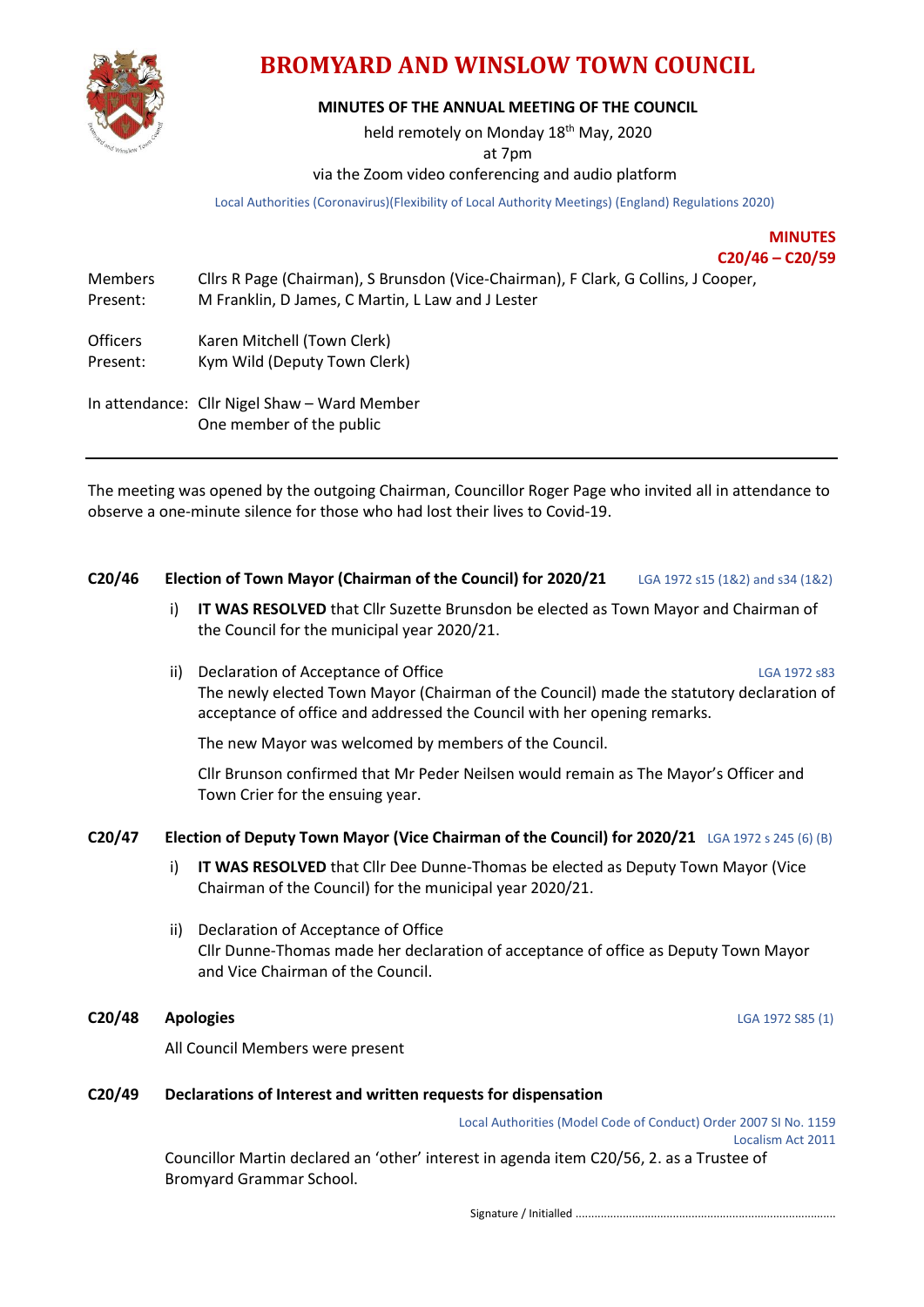### **C20/50 Retiring Mayor's End of Year Report and Presentation of Past Mayor's Badge**

The retiring Mayor, Cllr Roger Page, gave his end of year report giving special thanks to Councillor Clare Davies for her role as Mayoress throughout his term of office. Cllr Page accepted the Past Mayor's Badge in isolation.

## **C20/51 Full Council Minutes**

- 1. The Minutes of the Full Council meeting held on 24<sup>th</sup> February, 2020 were confirmed as a correct record.
- 2. The Minutes of the Extraordinary Full Council meeting held on  $11<sup>th</sup>$  May, 2020 were confirmed as a correct record.

#### **C20/52 Minutes of Town Council Committee meetings**

**IT WAS RESOLVED** that the Minutes of the following Town Council Committees be received and that any recommendations contained therein be approved.

- 1. Planning and Economic Development Committee, 2<sup>nd</sup> March 2020.
- 2. Finance and Properties Committee, 9<sup>th</sup> March 2020
- 3. Burial Committee, 16<sup>th</sup> March 2020
- 4. Staffing Committee, 17<sup>th</sup> March 2020

#### **C20/53 Confirmation of Committees and Working Groups**

Following debate, **IT WAS RESOLVED** that the Traffic Management Working Group become a Standing Committee of the Council.

**IT WAS FURTHER RESOLVED** that the following Committees and Working Groups be confirmed.

- 1. Planning & Economic Development
- 2. Finance & Properties Committee
- 3. Burial Committee
- 4. Staffing Committee
- 5. Traffic Management Committee
- 6. Tourism Working Group
- 7. Environmental Working Group

**IT WAS FURTHER RESOLVED** that the need for any existing Working Groups be reviewed in six months (November 2020 Full Council):

## **C20/54 Appointment of Members to serve on the following Committees and Working Groups**

**IT WAS RESOLVED** that all memberships remain as existing, with the addition of Cllrs Lester and Cooper serving on the Planning & Economic Development Committee on a temporary basis until such time as new Members are co-opted/elected.

- 1. Planning & Economic Development (9 Members) Cllrs: Brunsdon, Churchill, Cooper, Clark, Dunne-Thomas, Page, James and Lester (1 vacancy)
- 2. Finance & Properties (8 Members) Cllrs: Brunsdon, Churchill, Collins, Davies, Franklin, Law, Martin and Page
- 3. Burial Committee (6 members) Cllrs: Clark, Cooper, Churchill, Davies, Dunne-Thomas and Franklin
- 4. Staffing Committee (1 member plus 5 ex-officio members) Cllrs: Brunsdon, Churchill, Cooper, Dunne-Thomas, Franklin and Page

Signature / Initialled ...................................................................................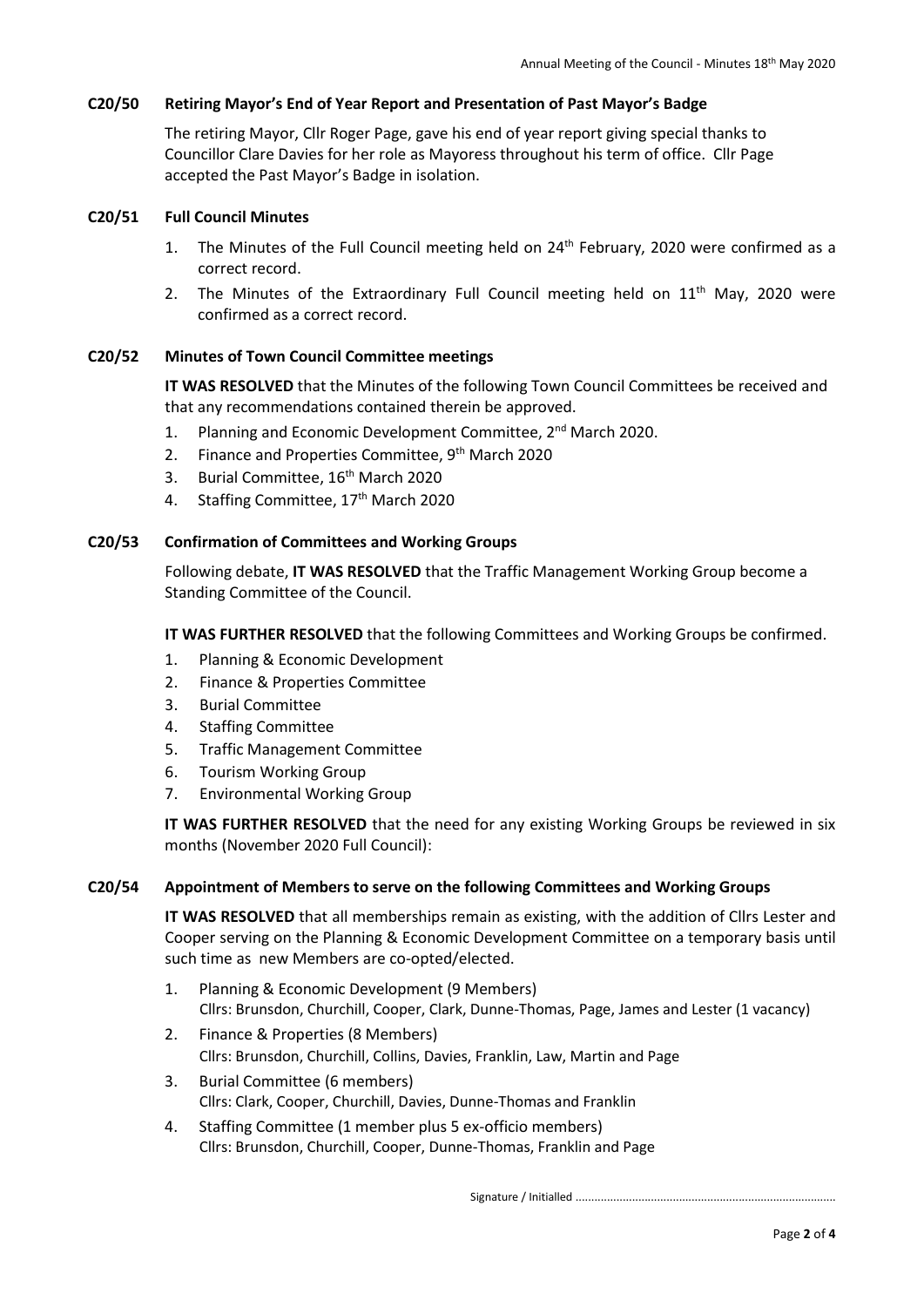- 5. Traffic Management Committee Cllrs: Brunsdon, Clark, Cooper, Dunne-Thomas, Franklin and James
- 6. Tourism Working Group Cllrs: Clark and Colins
- 7. Environmental Working Group Cllrs: Collins, Franklin and Martin

# **C20/55 To elect i) the Chairman and ii) the Vice Chairman of the appointed Committees and Work Groups**

**IT WAS RESOLVED** that all Chairman and Vice Chairman positions remain as existing.

# **C20/56 Council Representatives to serve on Outside Bodies**

**IT WAS RESOLVED** to appoint Councillors to serve as the Council's representatives on Outside Bodies, as follows:

- 1. Bromyard and District Chamber of Commerce and Industry (1) Cllrs: Collins and James (main), Clark (deputy)
- 2. Bromyard Grammar School Foundation (1) Cllrs: Martin (main), Churchill (deputy)
- 3. Bromyard Relief in Need (1) Cllrs: Clark (main), Churchill (deputy)
- 4. Public Hall Committee (1) Cllrs: Churchill (main), Davies (deputy)
- 5. Bromyard Downs Common Association Cllrs: Franklin (main), Dunne-Thomas (deputy)
- 6. HALC Executive Cllrs: Churchill (main), Martin (deputy)
- 7. Festivals Association Cllrs: Brunson (main), Clark (deputy)
- 8. Kempson Players Cllrs: Page (main), Churchill (deputy)
- 9. Market Town Forum Cllrs: Collins and Franklin (main), Davies (deputy)

# **C20/57 Arrangements for insurance cover in respect of all insured risks**

The Clerk confirmed that the Council's insurance cover is provided by WPC Hallam Ltd as part a three-year agreement with the provider commencing 26<sup>th</sup> May, 2019.

**IT WAS RESOLVED** that the Council's Insurance cover be confirmed as in place.

## **C20/58 Bank Mandate**

**IT WAS RESOLVED** that Cllrs Clark, Franklin, Martin and Page be confirmed as continuing bank signatories.

Signature / Initialled ...................................................................................